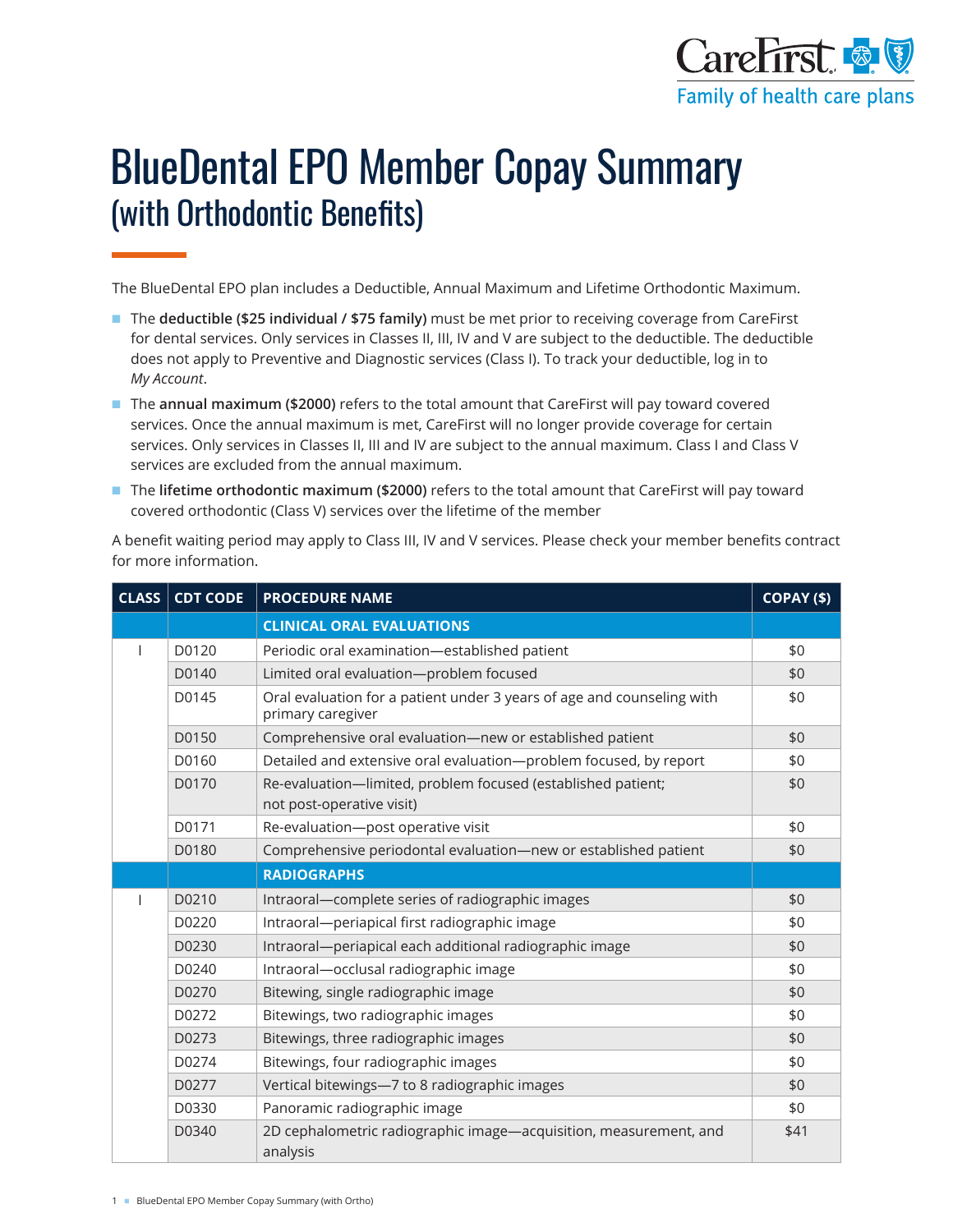| CLASS <sup> </sup> | <b>CDT CODE</b> | <b>PROCEDURE NAME</b>                                                                | COPAY (\$) |
|--------------------|-----------------|--------------------------------------------------------------------------------------|------------|
|                    | D0350           | 2D oral/facial photographic image obtained intraorally or extraorally                | \$16       |
|                    | D0351           | 3D photographic image                                                                | \$24       |
|                    |                 | <b>TESTS AND LABORATORY EXAMINATIONS</b>                                             |            |
|                    | D0460           | Pulp vitality tests                                                                  | \$17       |
|                    | D0470           | Diagnostic casts                                                                     | \$36       |
|                    |                 | <b>DENTAL PROPHYLAXIS</b>                                                            |            |
|                    | D1110           | Prophylaxis - adult                                                                  | \$0        |
|                    | D1120           | Prophylaxis - child                                                                  | \$0        |
|                    |                 | <b>TOPICAL FLOURIDE TREATMENT</b>                                                    |            |
|                    | D1206           | Topical application of fluoride varnish                                              | \$0        |
|                    | D1208           | Topical application of fluoride - excluding varnish                                  | \$0        |
|                    |                 | <b>OTHER PREVENTIVE SERVICES</b>                                                     |            |
|                    | D1330           | Oral hygiene instructions                                                            | \$15       |
|                    | D1351           | Sealant-per tooth                                                                    | \$18       |
|                    | D1354           | Interim caries arresting medicament application temporary crown                      | \$11       |
|                    |                 | (fractured tooth)                                                                    |            |
|                    |                 | <b>SPACE MAINTENANCE (PASSIVE APPLIANCES)</b>                                        |            |
|                    | D1510           | Space maintainer-fixed-unilateral                                                    | \$89       |
|                    | D1516           | Space maintainer-fixed-bilateral, maxillary                                          | \$127      |
|                    | D1517           | Space maintainer-fixed-bilateral, mandibular                                         | \$127      |
|                    | D1520           | Space maintainer-removable-unilateral                                                | \$89       |
|                    | D1526           | Space maintainer-removable-bilateral, maxillary                                      | \$132      |
|                    | D1527           | Space maintainer-removable-bilateral, mandibular                                     | \$132      |
|                    | D1550           | Re-cement or re-bond space maintainer                                                | \$28       |
|                    | D1555           | Removal of fixed space maintainer                                                    | \$30       |
|                    | D1575           | Distal shoe space maintainer-fixed-unilateral                                        | \$81       |
|                    |                 | <b>AMALGAM RESTORATIONS (INCLUDING POLISHING)</b>                                    |            |
| $\mathbf{H}$       | D2140           | Amalgam-one surface, primary or permanent                                            | \$34       |
|                    | D2150           | Amalgam-two surfaces, primary or permanent                                           | \$46       |
|                    | D2160           | Amalgam-three surfaces, primary or permanent                                         | \$45       |
|                    | D2161           | Amalgam-four or more surfaces, primary or permanent                                  | \$54       |
|                    |                 | <b>RESIN RESTORATIONS</b>                                                            |            |
| $\mathbf{H}$       | D2330           | Resin-based composite-one surface, anterior                                          | \$46       |
|                    | D2331           | Resin-based composite-two surfaces, anterior                                         | \$53       |
|                    | D2332           | Resin-based composite-three surfaces, anterior                                       | \$62       |
|                    | D2335           | Resin-based composite-four or more surfaces or involving incisal angle<br>(anterior) | \$76       |
|                    | D2391           | Resin-based composite-one surface, posterior                                         | \$55       |
|                    | D2392           | Resin-based composite-two surfaces, posterior                                        | \$73       |
|                    | D2393           | Resin-based composite-three surfaces, posterior                                      | \$79       |
|                    | D2394           | Resin-based composite-four or more surfaces, posterior                               | \$101      |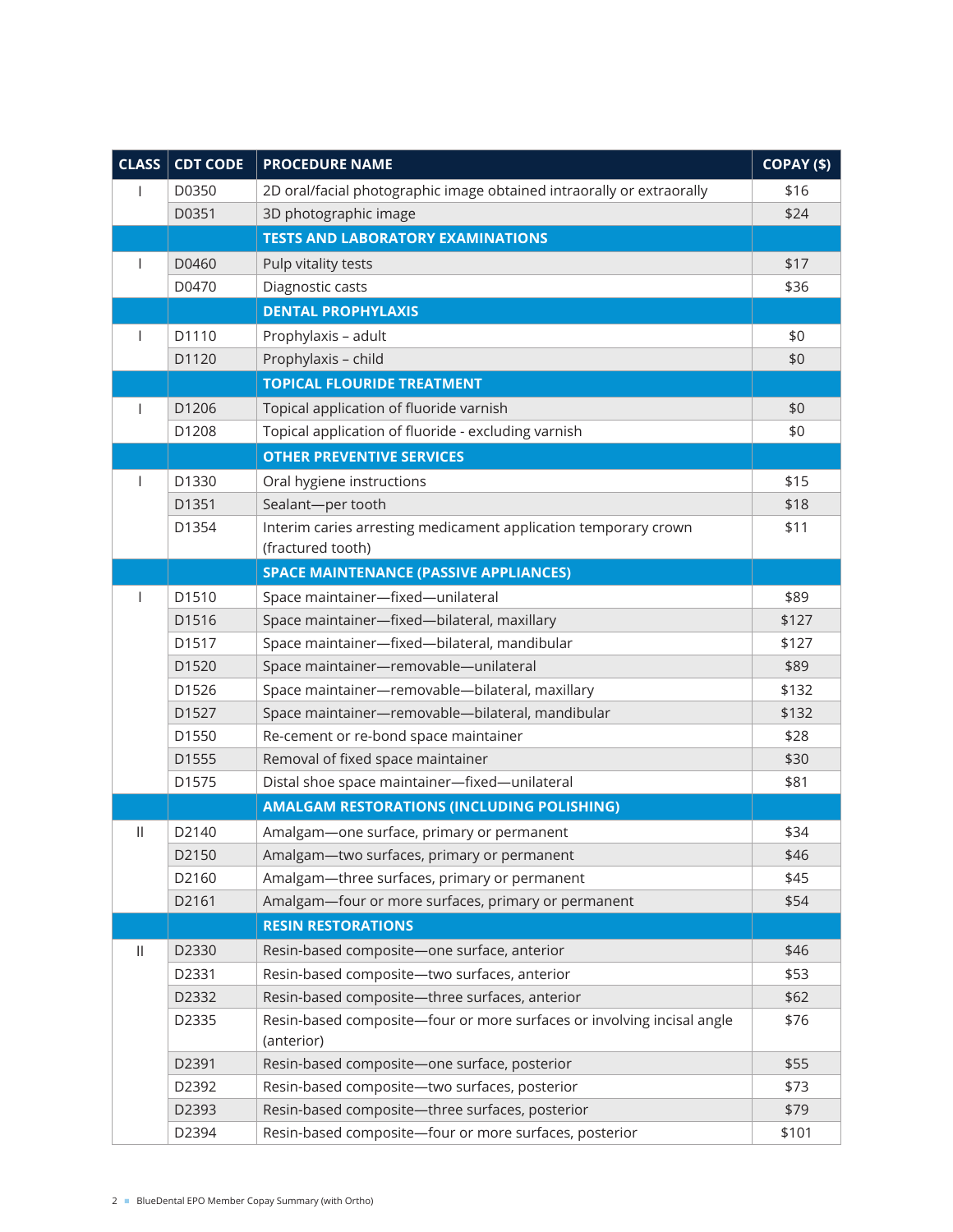|               | <b>CLASS CDT CODE</b> | <b>PROCEDURE NAME</b>                                                     | COPAY (\$) |
|---------------|-----------------------|---------------------------------------------------------------------------|------------|
|               |                       | <b>ONLAY RESTORATIONS</b>                                                 |            |
| $\mathsf{IV}$ | D2542                 | Onlay-metallic-two surfaces                                               | \$283      |
|               | D2543                 | Onlay-metallic-three surfaces                                             | \$363      |
|               | D2544                 | Onlay-metallic-four or more surfaces                                      | \$406      |
|               | D2642                 | Onlay-porcelain/ceramic-two surfaces                                      | \$321      |
|               | D2643                 | Onlay-porcelain/ceramic-three surfaces                                    | \$411      |
|               | D2644                 | Onlay-porcelain/ceramic-four or more surfaces                             | \$415      |
|               | D2662                 | Onlay-resin-based composite-two surfaces                                  | \$321      |
|               | D2663                 | Onlay-resin-based composite-three surfaces                                | \$384      |
|               | D2664                 | Onlay-resin-based composite-four or more surfaces                         | \$415      |
|               |                       | <b>CROWNS-SINGLE RESTORATION ONLY</b>                                     |            |
| IV            | D2710                 | Crown-resin-based composite (indirect)                                    | \$246      |
|               | D2712                 | Crown-3/4 resin-based composite (indirect)                                | \$317      |
|               | D2720                 | Crown-resin with high noble metal                                         | \$374      |
|               | D2721                 | Crown-resin with predominantly base metal                                 | \$352      |
|               | D2722                 | Crown-resin with noble metal                                              | \$374      |
|               | D2740                 | Crown-porcelain/ceramic substrate                                         | \$530      |
|               | D2750                 | Crown-porcelain fused to high noble metal                                 | \$460      |
|               | D2751                 | Crown-porcelain fused to predominantly base metal                         | \$417      |
|               | D2752                 | Crown-porcelain fused to noble metal                                      | \$460      |
|               | D2780                 | Crown-3/4 cast high noble metal                                           | \$388      |
|               | D2781                 | Crown-3/4 cast predominately base metal                                   | \$370      |
|               | D2782                 | Crown-3/4 cast noble metal                                                | \$388      |
|               | D2783                 | Crown-3/4 porcelain/ceramic                                               | \$388      |
|               | D2790                 | Crown-full cast high noble metal                                          | \$424      |
|               | D2791                 | Crown-full cast predominantly base                                        | \$417      |
|               | D2792                 | Crown-full cast noble metal                                               | \$424      |
|               | D2794                 | Crown-titanium                                                            | \$424      |
|               | D2799                 | Provisional crown-further treatment or completion of diagnosis            | \$121      |
|               |                       | necessary prior to final impression                                       |            |
|               |                       | <b>OTHER RESTORATIVE SERVICES</b>                                         |            |
| IV            | D2910                 | Re-cement or re-bond inlay, onlay, or partial coverage restoration        | \$31       |
|               | D2915                 | Re-cement or re-bond indirectly fabricated or prefabricated post and core | \$28       |
|               | D2920                 | Re-cement or re-bond crown                                                | \$28       |
|               | D2921                 | Reattachment of tooth fragment, incisal edge or cusp                      | \$95       |
|               | D2930                 | Prefabricated stainless steel crown-primary tooth                         | \$93       |
|               | D2931                 | Prefabricated stainless steel crown-permanent tooth                       | \$93       |
|               | D2932                 | Prefabricated resin crown                                                 | \$86       |
|               | D2933                 | Prefabricated stainless steel crown with resin window                     | \$99       |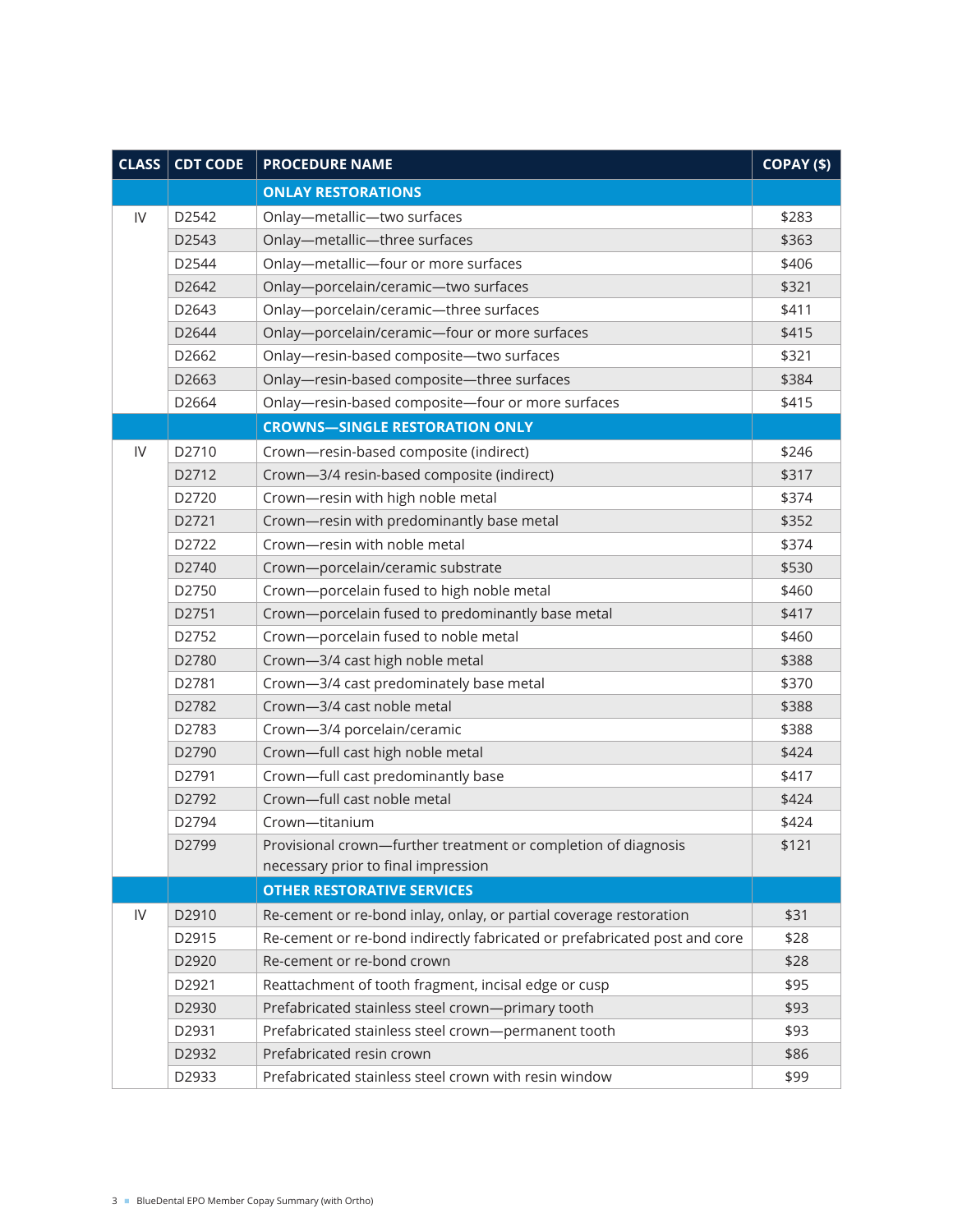| CLASS                                 | <b>CDT CODE</b> | <b>PROCEDURE NAME</b>                                                                                 | COPAY (\$) |
|---------------------------------------|-----------------|-------------------------------------------------------------------------------------------------------|------------|
| IV                                    | D2934           | Prefabricated esthetic coated stainless steel crown-primary tooth                                     | \$86       |
|                                       | D2940           | Protective restoration                                                                                | \$29       |
|                                       | D2941           | Interim therapeutic restoration-primary dentition                                                     | \$33       |
|                                       | D2950           | Core buildup, including any pins                                                                      | \$92       |
|                                       | D2951           | Pin retention-per tooth, in addition to restoration                                                   | \$19       |
|                                       | D2952           | Post and core in addition to crown, indirectly fabricated                                             | \$143      |
|                                       | D2953           | Each additional indirectly fabricated post-same tooth                                                 | \$77       |
|                                       | D2954           | Prefabricated post and core in addition to crown                                                      | \$92       |
|                                       | D2957           | Each additional prefabricated post- same tooth                                                        | \$30       |
|                                       | D2961           | Labial veneer (resin laminate)-laboratory                                                             | \$303      |
|                                       | D2962           | Labial veneer (porcelain laminate)-laboratory                                                         | \$445      |
|                                       | D2971           | Additional procedures to construct new crown under existing partial<br>denture framework              | \$51       |
|                                       | D2980           | Crown repair, necessitated by restorative material failure                                            | \$80       |
|                                       |                 | <b>PULP CAPPING</b>                                                                                   |            |
| $\begin{array}{c} \hline \end{array}$ | D3110           | Pulp cap-direct (excluding final restoration)                                                         | \$19       |
|                                       | D3120           | Pulp cap-indirect (excluding final restoration)                                                       | \$16       |
|                                       |                 | <b>PULPOTOMY</b>                                                                                      |            |
| $\mathbf{III}$                        | D3220           | Therapeutic pulpotomy (excluding final restoration)- removal of pulp                                  | \$67       |
|                                       |                 | coronal to the dentinocemental junction and application of medicament                                 |            |
|                                       | D3221           | Pulpal debridement, primary and permanent teeth                                                       | \$58       |
|                                       | D3222           | Partial pulpotomy for apexogenesis                                                                    | \$137      |
|                                       |                 | <b>ENDODONTIC THERAPY ON PRIMARY TEETH</b>                                                            |            |
| $\mathbf{III}$                        | D3230           | Pulpal therapy (resorbable filling)—anterior, primary tooth (excluding final<br>restoration)          | \$85       |
|                                       | D3240           | Pulpal therapy (resorbable filling)-posterior, primary tooth (excluding<br>final restoration)         | \$98       |
|                                       |                 | ROOT CANAL / ENDODONTIC THERAPY (INCLUDING TREATMENT<br>PLAN, CLINICAL PROCEDURES AND FOLLOW-UP CARE) |            |
| $\ensuremath{\mathsf{III}}\xspace$    | D3310           | Endodontic therapy, anterior tooth (excluding final restoration)                                      | \$311      |
|                                       | D3320           | Endodontic therapy, bicuspid tooth (excluding final restoration)                                      | \$454      |
|                                       | D3330           | Endodontic therapy, molar (excluding final restoration)                                               | \$529      |
|                                       | D3331           | Treatment of root canal obstruction; non-surgical access                                              | \$67       |
|                                       | D3332           | Incomplete endodontic therapy; inoperable, unrestorable or fractured<br>tooth                         | \$126      |
|                                       | D3333           | Internal root repair of perforation defects                                                           | \$92       |
|                                       |                 | <b>ENDODONTIC RETREATMENT</b>                                                                         |            |
| $\ensuremath{\mathsf{III}}\xspace$    | D3346           | Retreatment of previous root canal therapy-anterior                                                   | \$403      |
|                                       | D3347           | Retreatment of previous root canal therapy-bicuspid                                                   | \$463      |
|                                       | D3348           | Retreatment of previous root canal therapy-molar                                                      | \$570      |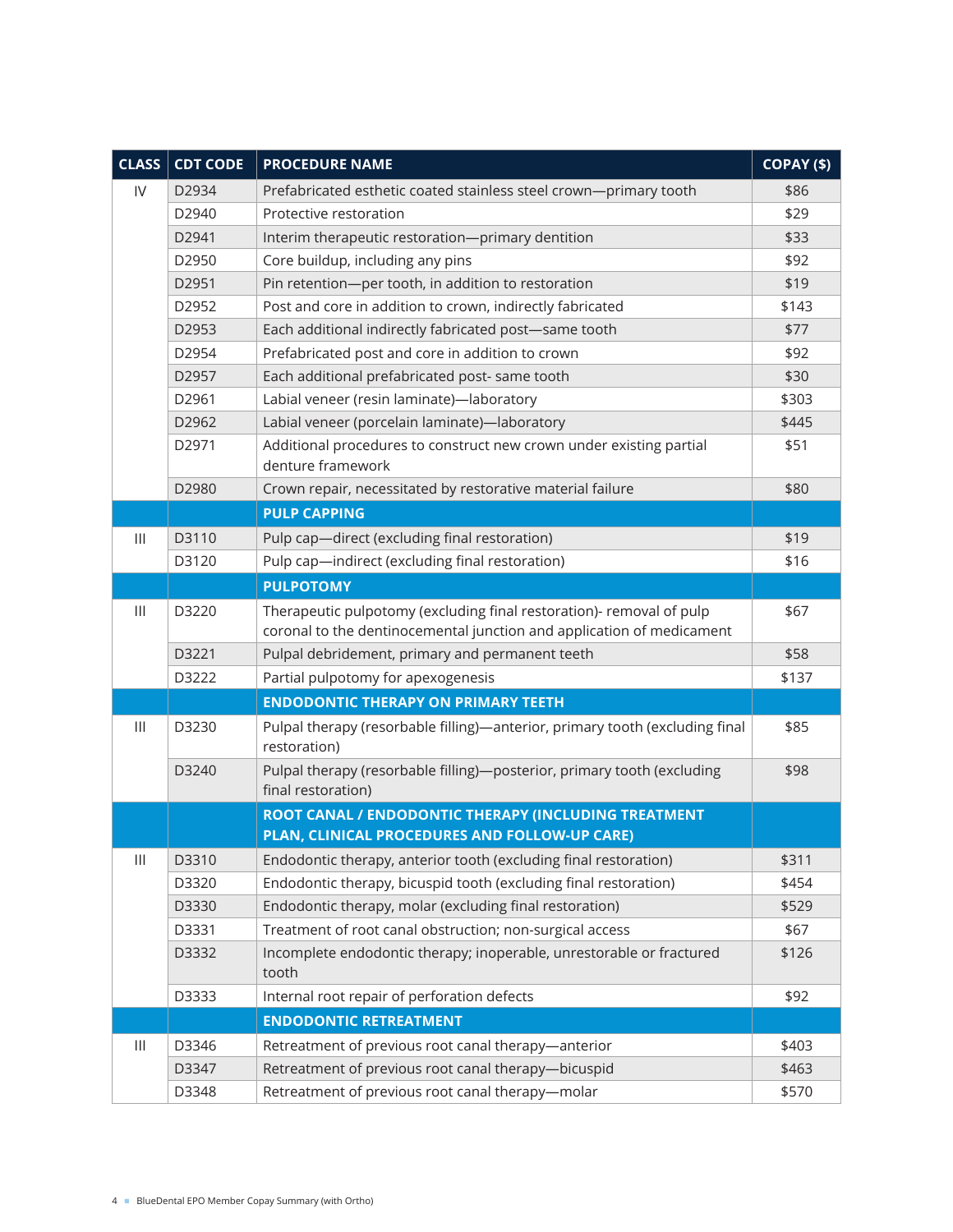| CLASS                                 | <b>CDT CODE</b> | <b>PROCEDURE NAME</b>                                                                                                 | COPAY (\$) |
|---------------------------------------|-----------------|-----------------------------------------------------------------------------------------------------------------------|------------|
| Ш                                     | D3351           | Apexification/recalcification-initial visit (apical closure/calcific repair of                                        | \$106      |
|                                       |                 | perforations, root resorption, etc.)                                                                                  |            |
|                                       | D3352           | Apexification/recalcification/pulpal regeneration-interim medication                                                  | \$93       |
|                                       |                 | replacement                                                                                                           |            |
|                                       | D3353           | Apexification/recalcification - final visit (includes completed root canal                                            | \$106      |
|                                       |                 | therapy-apical closure/calcific repair of perforations, root resorption,<br>etc.)                                     |            |
|                                       |                 | <b>APICOECTOMY/PERIAPICAL SERVICES</b>                                                                                |            |
| $\begin{array}{c} \hline \end{array}$ | D3410           | Apicoectomy/periradicular surgery-anterior                                                                            | \$305      |
|                                       | D3421           | Apicoectomy/periradicular surgery-bicuspid (first root)                                                               | \$284      |
|                                       | D3425           | Apicoectomy/periradicular surgery-molar (first root)                                                                  | \$325      |
|                                       | D3426           | Apicoectomy/periadicular surgery (each additional root)                                                               | \$135      |
|                                       | D3427           | Periradicular surgery without apicoectomy                                                                             | \$192      |
|                                       | D3428           | Bone graft in conjunction with periradicular surgery-per tooth, single site                                           | \$308      |
|                                       | D3429           | Bone graft in conjunction with periradicular surgery-each additional                                                  | \$141      |
|                                       |                 | contiguous tooth in the same surgical site                                                                            |            |
|                                       | D3430           | Retrograde filling-per root                                                                                           | \$112      |
|                                       | D3432           | Guided tissue regeneration, resorbable barrier, per site, in conjunction                                              | \$257      |
|                                       |                 | with periradicular surgery                                                                                            |            |
|                                       | D3450           | Root amputation-per root                                                                                              | \$132      |
|                                       |                 | <b>OTHER ENDODONTIC PROCEDURES</b>                                                                                    |            |
| $\begin{array}{c} \hline \end{array}$ | D3920           | Hemisection (including root removal), not including root canal therapy                                                | \$159      |
|                                       | D3950           | Canal preparation and fitting of preformed dowel or post                                                              | \$40       |
|                                       |                 | SURGICAL SERVICES (INCLUDING USUAL POST-OPERATIVE SERVICES)                                                           |            |
| $\  \, \ $                            | D4210           | Gingivectomy or gingivoplasty-four or more contiguous teeth or tooth<br>bounded spaces per quadrant                   | \$172      |
|                                       | D4211           | Gingivectomy or gingivoplasty-one to three contiguous teeth or tooth<br>bounded spaces per quadrant                   | \$81       |
|                                       | D4212           | Gingivectomy or gingivoplasty to allow access for restorative procedure,<br>per tooth                                 | \$81       |
|                                       | D4240           | Gingival flap procedure, including root planing-four or more contiguous<br>teeth or tooth bounded spaces per quadrant | \$267      |
|                                       | D4241           | Gingival flap procedure, including root planing-one to three contiguous<br>teeth or tooth bounded spaces per quadrant | \$214      |
|                                       | D4249           | Clinical crown lengthening-hard tissue                                                                                | \$293      |
|                                       | D4260           | Osseous surgery (including elevation of full thickness flap entry and                                                 | \$478      |
|                                       |                 | closure)-four or more contiguous teeth or tooth bounded spaces per<br>quadrant                                        |            |
|                                       | D4261           | Osseous surgery (including elevation of full thickness flap entry and                                                 | \$333      |
|                                       |                 | closure)-one to three contiguous teeth or tooth bounded spaces per<br>quadrant                                        |            |
|                                       | D4263           | Bone replacement graft-first site in quadrant                                                                         | \$251      |
|                                       | D4264           | Bone replacement graft-each additional site in quadrant                                                               | \$123      |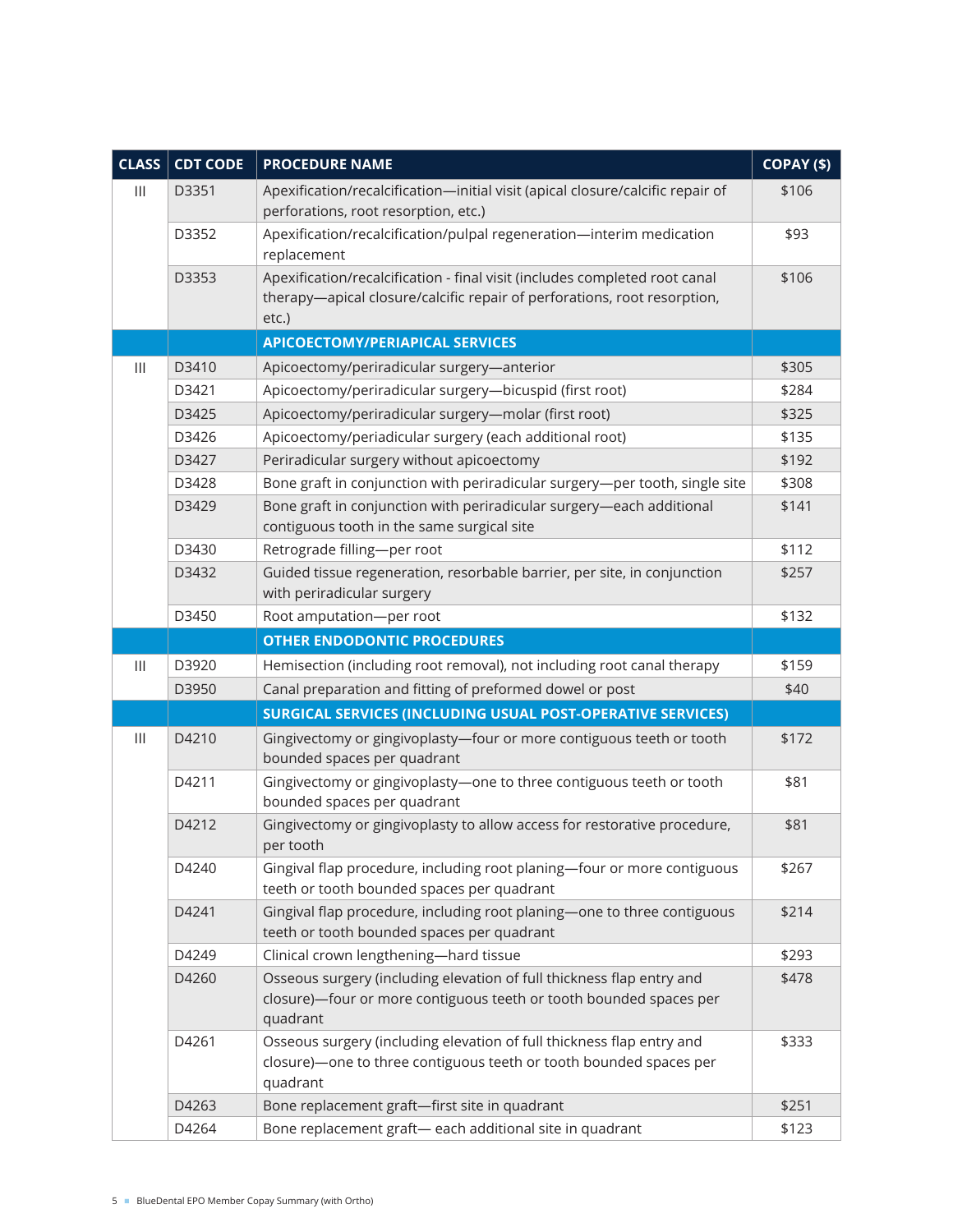| CLASS          | <b>CDT CODE</b> | <b>PROCEDURE NAME</b>                                                                                                                                                                  | COPAY (\$) |
|----------------|-----------------|----------------------------------------------------------------------------------------------------------------------------------------------------------------------------------------|------------|
| $\mathbf{III}$ | D4265           | Biologic materials to aid in soft and osseous tissue regeneration                                                                                                                      | \$189      |
|                | D4266           | Guided tissue regeneration-resorbable barrier, per site                                                                                                                                | \$257      |
|                | D4267           | Guided tissue regeneration-non-resorbable barrier, per site (includes<br>membrane removal)                                                                                             | \$277      |
|                | D4270           | Pedicle soft tissue graft procedure                                                                                                                                                    | \$278      |
|                | D4273           | Autogenous connective tissue graft procedure (including donor and<br>recipient surgical sites) first tooth, implant, or edentulous tooth position<br>in graft                          | \$360      |
|                | D4274           | Distal or proximal wedge procedure (when not performed in conjunction<br>with surgical procedures in the same anatomical area)                                                         | \$223      |
|                | D4275           | Non-autogenous connective tissue graft procedure (including donor and<br>recipient surgical sites) first tooth, implant, or edentulous tooth position<br>in a graft                    | \$366      |
|                | D4276           | Combined connective tissue and double pedicle graft, per tooth                                                                                                                         | \$366      |
|                | D4277           | Free soft tissue graft procedure (including donor and recipient surgical<br>sites) first tooth, implant, or edentulous tooth position in a graft                                       | \$331      |
|                | D4278           | Free soft tissue graft procedure (including donor and recipient surgical<br>sites) each additional contiguous tooth or edentulous tooth position in<br>same graft site                 | \$241      |
|                | D4283           | Autogenous connective tissue graft procedure (including donor and<br>recipient surgical sites) each additional contiguous tooth, implant, or<br>edentulous tooth position in graft     | \$360      |
|                | D4285           | Non-autogenous connective tissue graft procedure (including donor and<br>recipient surgical sites) each additional contiguous tooth, implant, or<br>edentulous tooth position in graft | \$366      |
|                | D4341           | Periodontal scaling and root planing-four or more teeth per quadrant                                                                                                                   | \$93       |
|                |                 | <b>ADJUNCTIVE PERIODONTAL SERVICES</b>                                                                                                                                                 |            |
| $\mathbf{H}$   | D4342           | Periodontal scaling and root planing-one to three teeth per quadrant                                                                                                                   | \$64       |
|                | D4346           | Scaling in presence of generalized moderate or severe gingival<br>inflammation-full mouth, after oral evaluation                                                                       | \$42       |
|                | D4355           | Full mouth debridement to enable comprehensive evaluation and<br>diagnosis                                                                                                             | \$63       |
|                | D4381           | Localized delivery of antimicrobial agents, via a controlled release vehicle<br>into diseased crevicular tissue, per tooth                                                             | \$40       |
|                |                 | <b>OTHER PERIODONTAL SERVICES</b>                                                                                                                                                      |            |
| $\mathbf{  }$  | D4910           | Periodontal maintenance                                                                                                                                                                | \$60       |
|                |                 | <b>COMPLETE DENTURES (INCLUDING ROUTINE POST-DELIVERY CARE)</b>                                                                                                                        |            |
| ${\sf IV}$     | D5110           | Complete denture-maxillary                                                                                                                                                             | \$535      |
|                | D5120           | Complete denture-mandibular                                                                                                                                                            | \$535      |
|                | D5130           | Immediate denture-maxillary                                                                                                                                                            | \$569      |
|                | D5140           | Immediate denture-mandibular                                                                                                                                                           | \$569      |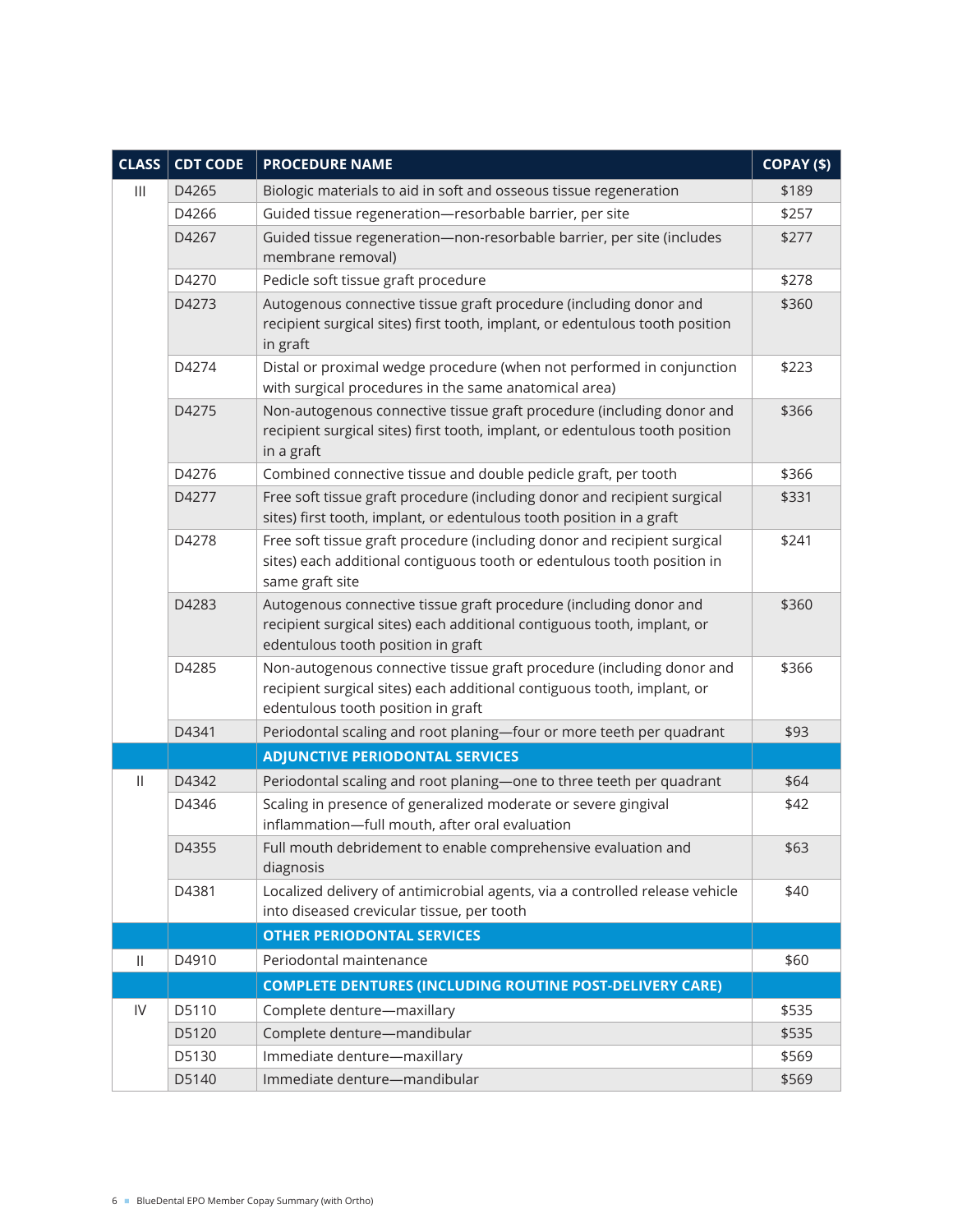| CLASS <sup> </sup> | <b>CDT CODE</b> | <b>PROCEDURE NAME</b>                                                                                                                       | COPAY (\$) |
|--------------------|-----------------|---------------------------------------------------------------------------------------------------------------------------------------------|------------|
|                    |                 | PARTIAL DENTURES (INCLUDING ROUTINE POST-DELIVERY CARE)                                                                                     |            |
| $\mathsf{IV}$      | D5211           | Maxillary partial denture-resin base (including retentive/clasping<br>materials, rests and teeth)                                           | \$379      |
|                    | D5212           | Mandibular partial denture-resin base (including retentive/clasping<br>materials, rests and teeth)                                          | \$379      |
|                    | D5213           | Maxillary partial denture-cast metal framework with resin denture bases<br>(including any conventional clasps, rests and teeth)             | \$622      |
|                    | D5214           | Mandibular partial denture-cast metal framework with resin denture<br>bases (including any conventional clasps, rests and teeth)            | \$622      |
|                    | D5221           | Immediate maxillary partial denture-resin base (including any<br>conventional clasps, rests, and teeth)                                     | \$379      |
|                    | D5222           | Immediate mandibular partial denture-resin base (including any<br>conventional clasps, rests, and teeth)                                    | \$379      |
|                    | D5223           | Immediate maxillary partial denture-cast metal framework with resin<br>denture bases (including any conventional clasps, rests, and teeth)  | \$622      |
|                    | D5224           | Immediate mandibular partial denture-cast metal framework with resin<br>denture bases (including any conventional clasps, rests, and teeth) | \$622      |
|                    | D5225           | Maxillary partial denture-flexible base (including any clasps, rests and<br>teeth)                                                          | \$541      |
|                    | D5226           | Mandibular partial denture-flexible base (including any clasps, rests and<br>teeth)                                                         | \$541      |
|                    | D5282           | Removable unilateral partial denture-one piece cast metal (including<br>clasps and teeth), maxillary                                        | \$253      |
|                    | D5283           | Removable unilateral partial denture-one piece cast metal (including<br>clasps and teeth), mandibular                                       | \$253      |
|                    |                 | <b>ADJUSTMENTS TO REMOVABLE PROSTHESIS</b>                                                                                                  |            |
| ${\sf IV}$         | D5410           | Adjust complete denture-maxillary                                                                                                           | \$25       |
|                    | D5411           | Adjust complete denture-mandibular                                                                                                          | \$25       |
|                    | D5421           | Adjust partial denture-maxillary                                                                                                            | \$26       |
|                    | D5422           | Adjust partial denture-mandibular                                                                                                           | \$26       |
|                    |                 | <b>REPAIRS TO COMPLETE DENTURES</b>                                                                                                         |            |
| ${\sf IV}$         | D5511           | Repair broken complete denture base, mandibular                                                                                             | \$80       |
|                    | D5512           | Repair broken complete denture base, maxillary                                                                                              | \$80       |
|                    |                 | <b>REPAIRS TO PARTIAL DENTURES</b>                                                                                                          |            |
| ${\sf IV}$         | D5611           | Repair resin partial denture base, mandibular                                                                                               | \$63       |
|                    | D5612           | Repair resin partial denture base, maxillary                                                                                                | \$63       |
|                    | D5621           | Repair cast partial framework, mandibular                                                                                                   | \$75       |
|                    | D5622           | Repair cast partial framework, maxillary                                                                                                    | \$75       |
|                    | D5630           | Repair or replace broken retentive clasping materials-per tooth                                                                             | \$75       |
|                    | D5640           | Replace broken teeth-per tooth                                                                                                              | \$63       |
|                    | D5650           | Add tooth to existing partial denture                                                                                                       | \$69       |
|                    | D5660           | Add clasp to existing partial denture-per tooth                                                                                             | \$81       |
|                    | D5670           | Replace all teeth and acrylic on cast metal framework (maxillary)                                                                           | \$203      |
|                    | D5671           | Replace all teeth and acrylic on cast metal framework (mandibular)                                                                          | \$203      |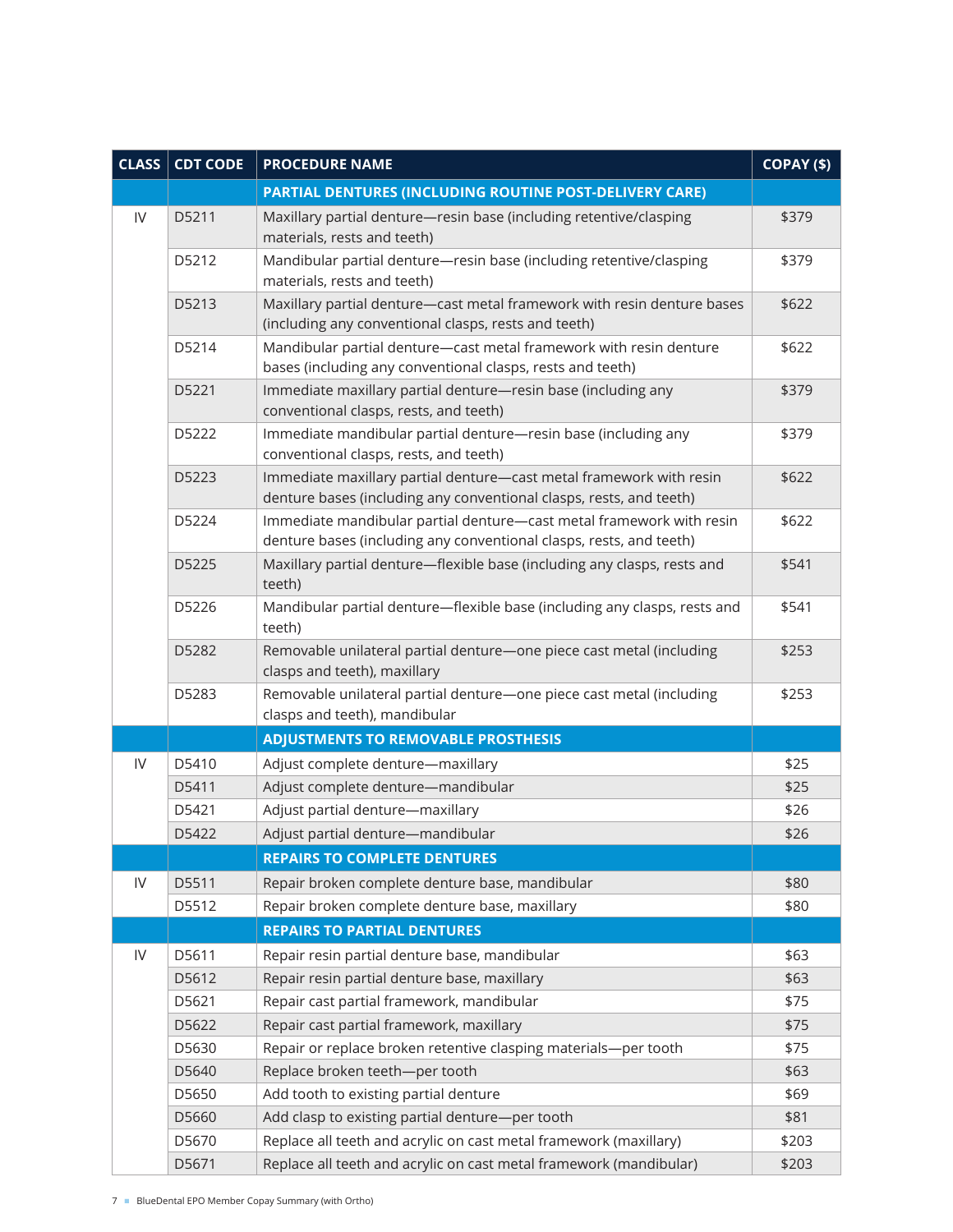| CLASS <sup> </sup> | <b>CDT CODE</b> | <b>PROCEDURE NAME</b>                                                                        | COPAY (\$) |
|--------------------|-----------------|----------------------------------------------------------------------------------------------|------------|
|                    |                 | <b>DENTURE REBASE PROCEDURES</b>                                                             |            |
| $\mathsf{IV}$      | D5710           | Rebase complete maxillary denture                                                            | \$189      |
|                    | D5711           | Rebase complete mandibular denture                                                           | \$189      |
|                    | D5720           | Rebase maxillary partial denture                                                             | \$175      |
|                    | D5721           | Rebase mandibular partial denture                                                            | \$175      |
|                    |                 | <b>DENTURE RELINE PROCEDURES</b>                                                             |            |
| IV                 | D5730           | Reline complete maxillary denture (chairside)                                                | \$108      |
|                    | D5731           | Reline complete mandibular denture (chairside)                                               | \$108      |
|                    | D5740           | Reline maxillary partial denture (chairside)                                                 | \$108      |
|                    | D5741           | Reline mandibular partial denture (chairside)                                                | \$108      |
|                    | D5750           | Reline complete maxillary denture (laboratory)                                               | \$162      |
|                    | D5751           | Reline complete mandibular denture (laboratory)                                              | \$162      |
|                    | D5760           | Reline maxillary partial denture (laboratory)                                                | \$162      |
|                    | D5761           | Reline mandibular partial denture (laboratory)                                               | \$162      |
|                    |                 | <b>OTHER REMOVABLE PROSTHETIC SERVICES</b>                                                   |            |
| IV                 | D5850           | Tissue conditioning, maxillary                                                               | \$56       |
|                    | D5851           | Tissue conditioning, mandibular                                                              | \$56       |
|                    | D5863           | Overdenture-complete maxillary                                                               | \$895      |
|                    | D5864           | Overdenture-partial maxillary                                                                | \$895      |
|                    | D5865           | Overdenture-complete mandibular                                                              | \$895      |
|                    | D5866           | Overdenture-partial mandibular                                                               | \$895      |
|                    | D5875           | Modification of removable prosthesis following implant surgery                               | \$81       |
|                    |                 | <b>IMPLANT SERVICES</b>                                                                      |            |
| $\mathsf{IV}$      | D6010           | Surgical placement of implant body-endosteal implant                                         | \$1,150    |
|                    | D6011           | Second stage implant surgery                                                                 | \$100      |
|                    | D6012           | Surgical placement of interim implant body for transitional prosthesis:<br>endosteal implant | \$840      |
|                    | D6013           | Surgical placement of mini implant                                                           | \$245      |
|                    | D6040           | Surgical placement-eposteal implant                                                          | \$1,160    |
|                    | D6055           | Connecting bar-implant supported or abutment supported                                       | \$960      |
|                    | D6056           | Prefabricated abutment-includes modification and placement                                   | \$375      |
|                    | D6057           | Custom fabricated abutment-includes placement                                                | \$445      |
|                    | D6058           | Abutment supported porcelain/ceramic crown                                                   | \$645      |
|                    | D6059           | Abutment supported porcelain fused to metal crown (high noble metal)                         | \$630      |
|                    | D6060           | Abutment supported porcelain fused to metal crown (predominantly base<br>metal)              | \$495      |
|                    | D6061           | Abutment supported porcelain fused to metal crown (noble metal)                              | \$630      |
|                    | D6062           | Abutment supported cast metal crown (high noble metal)                                       | \$600      |
|                    | D6063           | Abutment supported cast metal crown (predominantly base metal)                               | \$480      |
|                    | D6064           | Abutment supported cast metal crown (noble metal)                                            | \$600      |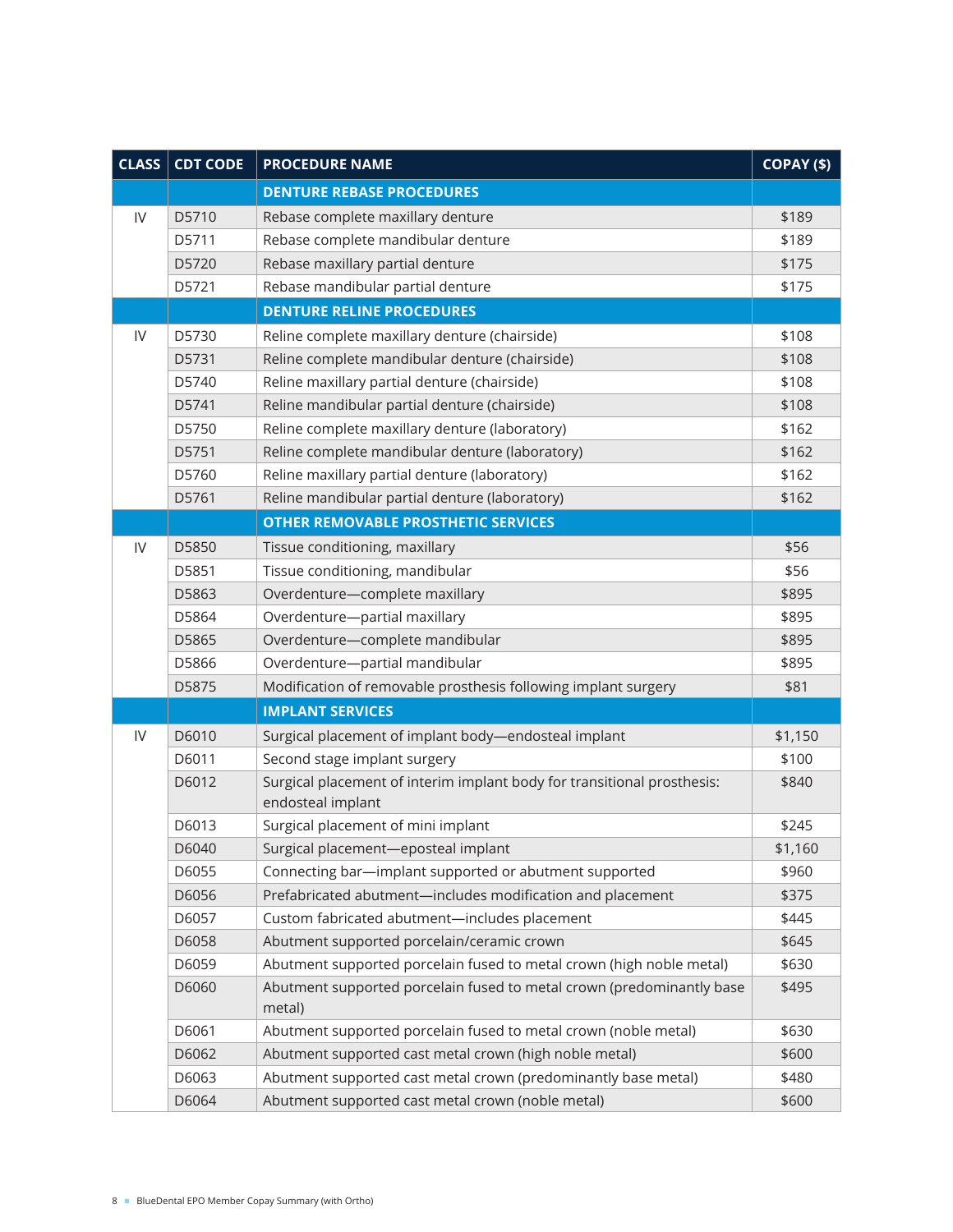| <b>CLASS</b> | <b>CDT CODE</b> | <b>PROCEDURE NAME</b>                                                                                                                                                                                    | $COPAY($ \$) |
|--------------|-----------------|----------------------------------------------------------------------------------------------------------------------------------------------------------------------------------------------------------|--------------|
| IV           | D6065           | Implant supported porcelain/ceramic crown                                                                                                                                                                | \$645        |
|              | D6066           | Implant supported porcelain fused to metal crown (titanium, titanium<br>alloy, high noble metal)                                                                                                         | \$645        |
|              | D6067           | Implant supported metal crown (titanium, titanium alloy, high noble<br>metal)                                                                                                                            | \$645        |
|              | D6075           | Implant supported retainer for ceramic fpd                                                                                                                                                               | \$645        |
|              | D6076           | Implant supported retainer for porcelain fused to metal fpd (titanium,<br>titanium alloy, or high noble metal)                                                                                           | \$650        |
|              | D6077           | Implant supported retainer for cast metal fpd (titanium, titanium alloy, or<br>high noble metal)                                                                                                         | \$650        |
|              | D6080           | Implant maintenance procedures when prostheses are removed and<br>reinserted, including cleansing of prosthesis and abutments                                                                            | \$160        |
|              | D6081           | Scaling and debridement in the presence of inflammation or mucositis of<br>a single implant, including cleaning of the implant surfaces, without flap<br>entry and closure                               | \$55         |
|              | D6090           | Repair implant supported prosthesis, by report                                                                                                                                                           | \$310        |
|              | D6091           | Replacement of semi-precision or precision attachment (male or female<br>component) of implant/abutment supported prosthesis, per attachment                                                             | \$325        |
|              | D6092           | Recement or re-bond implant/abutment supported crown                                                                                                                                                     | \$30         |
|              | D6093           | Recement or re-bond implant/abutment supported fixed partial denture                                                                                                                                     | \$80         |
|              | D6094           | Abutment supported crown (titanium)                                                                                                                                                                      | \$545        |
|              | D6095           | Repair implant abutment, by report                                                                                                                                                                       | \$290        |
|              | D6100           | Implant removal, by report                                                                                                                                                                               | \$800        |
|              | D6101           | Debridement of a peri-implant defect or defects surrounding a single<br>implant, and surface cleaning of the exposed implant surfaces, including<br>flap entry and closure                               | \$210        |
|              | D6102           | Debridement and osseous contouring of a peri-implant defect or defects<br>surrounding a single implant and includes surface cleaning of the<br>exposed implant surfaces including flap entry and closure | \$250        |
|              | D6103           | Bone graft for repair of peri-implant defect-does not include flap entry<br>and closure. Placement of a barrier membrane or biologic materials to aid<br>in osseous regeneration are reported separately | \$360        |
|              | D6104           | Bone graft at time of implant placement                                                                                                                                                                  | \$160        |
|              | D6190           | Radiographic/surgical implant index, by report                                                                                                                                                           | \$100        |
|              | D6205           | Pontic-indirect resin based composite                                                                                                                                                                    | \$282        |
|              |                 | <b>FIXED PARTIAL DENTURE PONTICS</b>                                                                                                                                                                     |              |
| IV           | D6210           | Pontic-cast high noble metal                                                                                                                                                                             | \$424        |
|              | D6211           | Pontic-cast predominantly base metal                                                                                                                                                                     | \$417        |
|              | D6212           | Pontic-cast noble metal                                                                                                                                                                                  | \$424        |
|              | D6214           | Pontic-titanium                                                                                                                                                                                          | \$424        |
|              | D6240           | Pontic-porcelain fused to high noble metal                                                                                                                                                               | \$514        |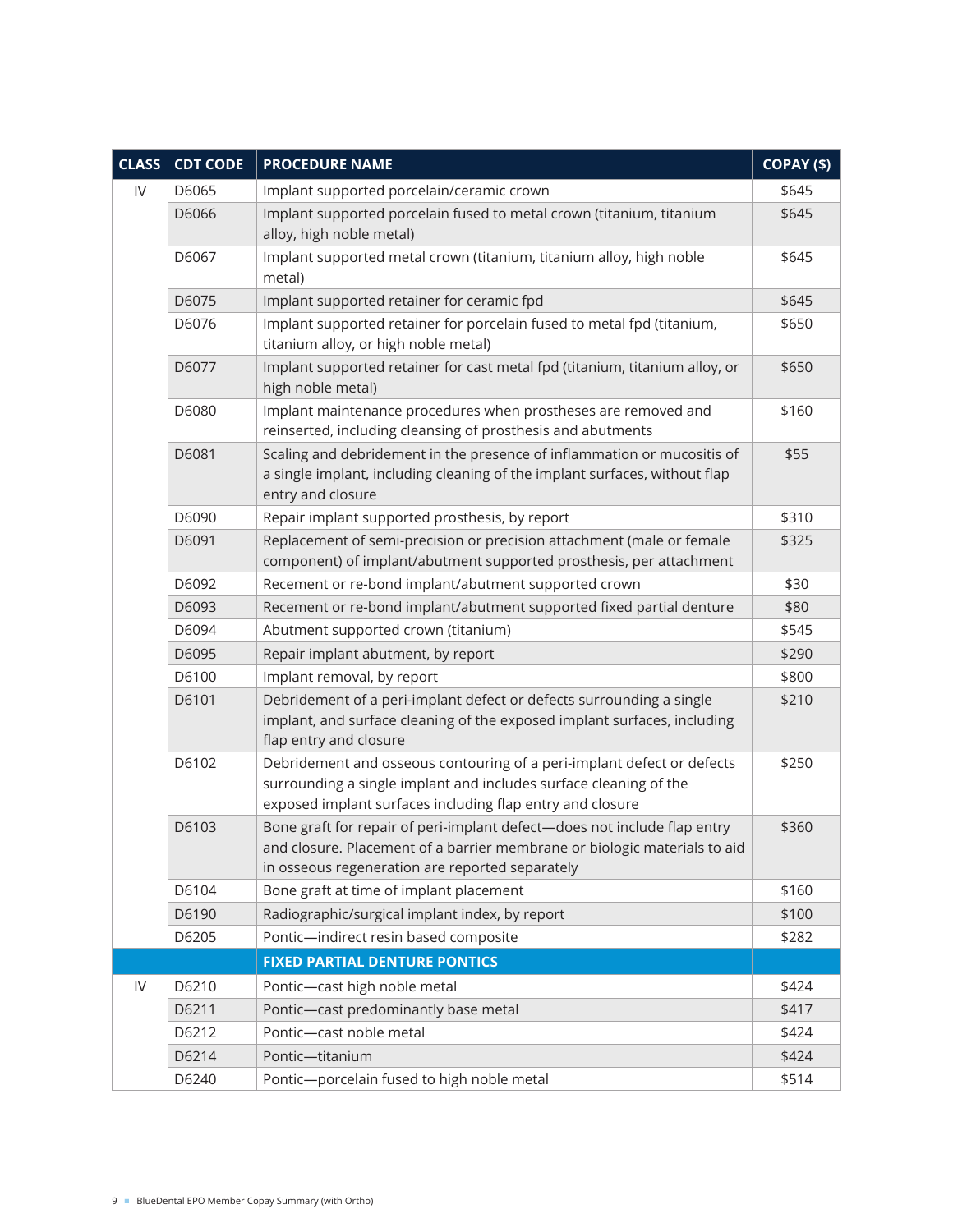| CLASS | <b>CDT CODE</b> | <b>PROCEDURE NAME</b>                                                | COPAY (\$) |
|-------|-----------------|----------------------------------------------------------------------|------------|
| IV    | D6241           | Pontic-porcelain fused to predominantly base metal                   | \$506      |
|       | D6242           | Pontic-porcelain fused to noble metal                                | \$514      |
|       | D6245           | Pontic-porcelain/ceramic                                             | \$525      |
|       | D6250           | Pontic-resin with high noble metal                                   | \$454      |
|       | D6251           | Pontic-resin with predominantly base metal                           | \$446      |
|       | D6252           | Pontic-resin with noble metal                                        | \$454      |
|       |                 | <b>RETAINERS</b>                                                     |            |
| IV    | D6545           | Retainer-cast metal for resin bonded fixed prosthesis                | \$207      |
|       | D6548           | Retainer-porcelain/ceramic for resin bonded fixed prosthesis         | \$244      |
|       | D6549           | Resin retainer-for resin bonded fixed prosthesis                     | \$237      |
|       | D6602           | Retainer inlay-cast high noble metal, two surfaces                   | \$296      |
|       | D6603           | Retainer inlay-cast high noble metal, three or more surfaces         | \$334      |
|       | D6604           | Retainer inlay-cast predominantly base metal, two surfaces           | \$296      |
|       | D6605           | Retainer inlay-cast predominantly base metal, three or more surfaces | \$334      |
|       | D6606           | Retainer inlay-cast noble metal, two surfaces                        | \$296      |
|       | D6607           | Retainer inlay-cast noble metal, three or more surfaces              | \$334      |
|       | D6610           | Retainer onlay-cast high noble metal, two surfaces                   | \$336      |
|       | D6611           | Retainer onlay-cast high noble metal, three or more surfaces         | \$375      |
|       | D6612           | Retainer onlay-cast predominantly base metal, two surfaces           | \$336      |
|       | D6613           | Retainer onlay-cast predominantly base metal, three or more surfaces | \$375      |
|       | D6614           | Retainer onlay-cast noble metal, two surfaces                        | \$336      |
|       | D6615           | Retainer onlay-cast noble metal, three or more surfaces              | \$375      |
|       | D6624           | Retainer inlay-titanium                                              | \$334      |
|       | D6634           | Retainer onlay-titanium                                              | \$375      |
|       | D6710           | Retainer crown-indirect resin based composite                        | \$317      |
|       | D6720           | Retainer crown-resin with high noble metal                           | \$420      |
|       | D6721           | Retainer crown-resin with predominantly base metal                   | \$403      |
|       | D6722           | Retainer crown-resin with noble metal                                | \$420      |
|       |                 | <b>FIXED PARTIAL DENTURE RETAINERS-CROWN</b>                         |            |
| IV    | D6750           | Retainer crown-porcelain fused to high noble metal                   | \$424      |
|       | D6751           | Retainer crown-porcelain fused to predominantly base metal           | \$417      |
|       | D6752           | Retainer crown-porcelain fused to noble metal                        | \$424      |
|       | D6780           | Retainer crown-3/4 cast high noble metal                             | \$403      |
|       | D6781           | Crown-3/4 cast predominantly based metal                             | \$370      |
|       | D6782           | Crown-3/4 cast noble metal                                           | \$403      |
|       | D6783           | Crown-3/4 porcelain/ceramic                                          | \$423      |
|       | D6790           | Retainer crown-full cast high noble metal                            | \$420      |
|       | D6791           | Retainer crown-full cast predominantly base metal                    | \$403      |
|       | D6792           | Retainer crown-full cast noble metal                                 | \$420      |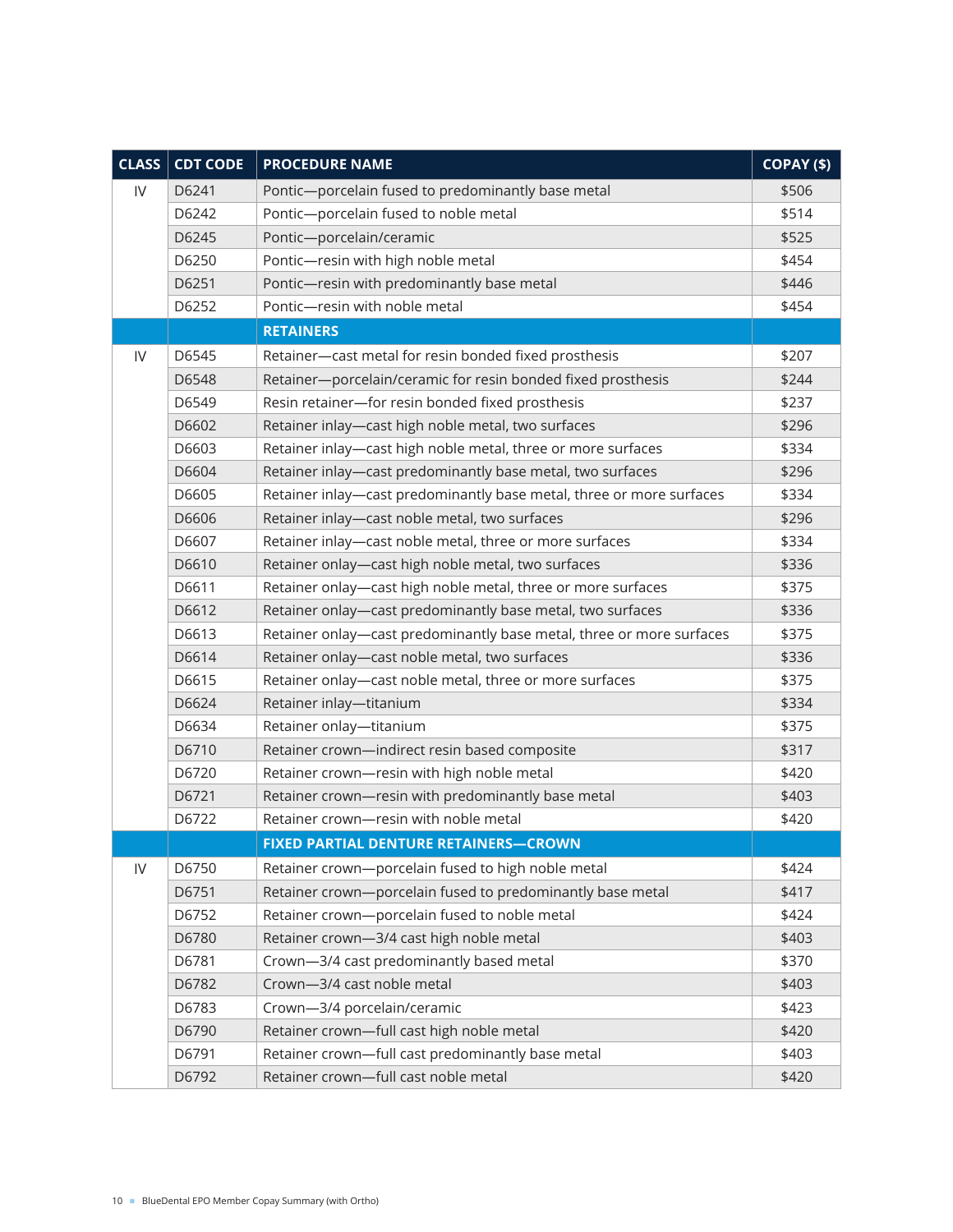| CLASS                                 | <b>CDT CODE</b> | <b>PROCEDURE NAME</b>                                                                                                                                     | COPAY (\$) |
|---------------------------------------|-----------------|-----------------------------------------------------------------------------------------------------------------------------------------------------------|------------|
| IV                                    | D6793           | Provisional retainer crown-further treatment or completion of diagnosis                                                                                   | \$225      |
|                                       |                 | necessary prior to final impression                                                                                                                       |            |
|                                       | D6794           | Retainer crown-titanium                                                                                                                                   | \$420      |
|                                       |                 | <b>OTHER FIXED PARTIAL DENTURE SERVICES</b>                                                                                                               |            |
| IV                                    | D6930           | Re-cement or re-bond fixed partial denture                                                                                                                | \$49       |
|                                       | D6980           | Fixed partial denture repair necessitated by restorative material failure                                                                                 | \$99       |
|                                       | D6985           | Pediatric partial denture, fixed                                                                                                                          | \$304      |
|                                       |                 | <b>EXTRACTIONS (INCLUDES LOCAL ANESTHESIA, SUTURING, IF NEEDED</b>                                                                                        |            |
|                                       |                 | <b>AND ROUTINE POST-OPERATIVE CARE)</b>                                                                                                                   |            |
| $\mathbf{H}$                          | D7111           | Extraction, coronal remnants-deciduous tooth                                                                                                              | \$41       |
|                                       | D7140           | Extraction, erupted tooth or exposed root (elevation and/or forceps<br>removal)                                                                           | \$55       |
|                                       |                 | SURGICAL EXTRACTIONS (INCLUDES LOCAL ANESTHESIA, SUTURING,                                                                                                |            |
|                                       |                 | IF NEEDED AND ROUTINE POST-OPERATIVE CARE)                                                                                                                |            |
| $\begin{array}{c} \hline \end{array}$ | D7210           | Surgical removal of erupted tooth requiring removal of bone and/or<br>sectioning of tooth, and excluding elevation of mucoperiosteal flap if<br>indicated | \$108      |
|                                       | D7220           | Removal of impacted tooth-soft tissue                                                                                                                     | \$114      |
|                                       | D7230           | Removal of impacted tooth-partially bony                                                                                                                  | \$160      |
|                                       | D7240           | Removal of impacted tooth-completely bony                                                                                                                 | \$198      |
|                                       | D7241           | Removal of impacted tooth-completely bony, with unusual surgical<br>complications                                                                         | \$230      |
|                                       | D7250           | Surgical removal of residual tooth roots (cutting procedure)                                                                                              | \$106      |
|                                       | D7260           | Oroantral fistula closure                                                                                                                                 | \$317      |
|                                       | D7261           | Primary closure of a sinus perforation                                                                                                                    | \$207      |
|                                       | D7270           | Tooth reimplantation and/or stabilization of accidentally evulsed or                                                                                      | \$244      |
|                                       |                 | displaced tooth                                                                                                                                           |            |
|                                       |                 | <b>OTHER SURGICAL PROCEDURES</b>                                                                                                                          |            |
| $\begin{array}{c} \hline \end{array}$ | D7280           | Surgical access of an unerupted tooth                                                                                                                     | \$216      |
|                                       | D7285           | Incisional biopsy of oral tissue-hard (bone, tooth)                                                                                                       | \$113      |
|                                       | D7286           | Incisional biopsy of oral tissue-soft                                                                                                                     | \$92       |
|                                       | D7287           | Exfoliative cytological sample collection                                                                                                                 | \$4        |
|                                       | D7288           | Brush biopsy-transepithelial sample collection                                                                                                            | \$83       |
|                                       |                 | <b>ALVEOLOPLASTY-SURGICAL PREPARATION OF RIDGE FOR DENTURES</b>                                                                                           |            |
| $\mathbf{III}$                        | D7310           | Alveoloplasty in conjunction with extractions-four or more teeth or tooth<br>spaces, per quadrant                                                         | \$91       |
|                                       | D7311           | Alveoloplasty in conjunction with extractions-one to three teeth or tooth<br>spaces, per quadrant                                                         | \$60       |
|                                       | D7320           | Alveoloplasty not in conjunction with extractions-four or more teeth or<br>tooth spaces, per quadrant                                                     | \$161      |
|                                       | D7321           | Alveoloplasty not in conjunction with extractions-one to three teeth or<br>tooth spaces, per quadrant                                                     | \$106      |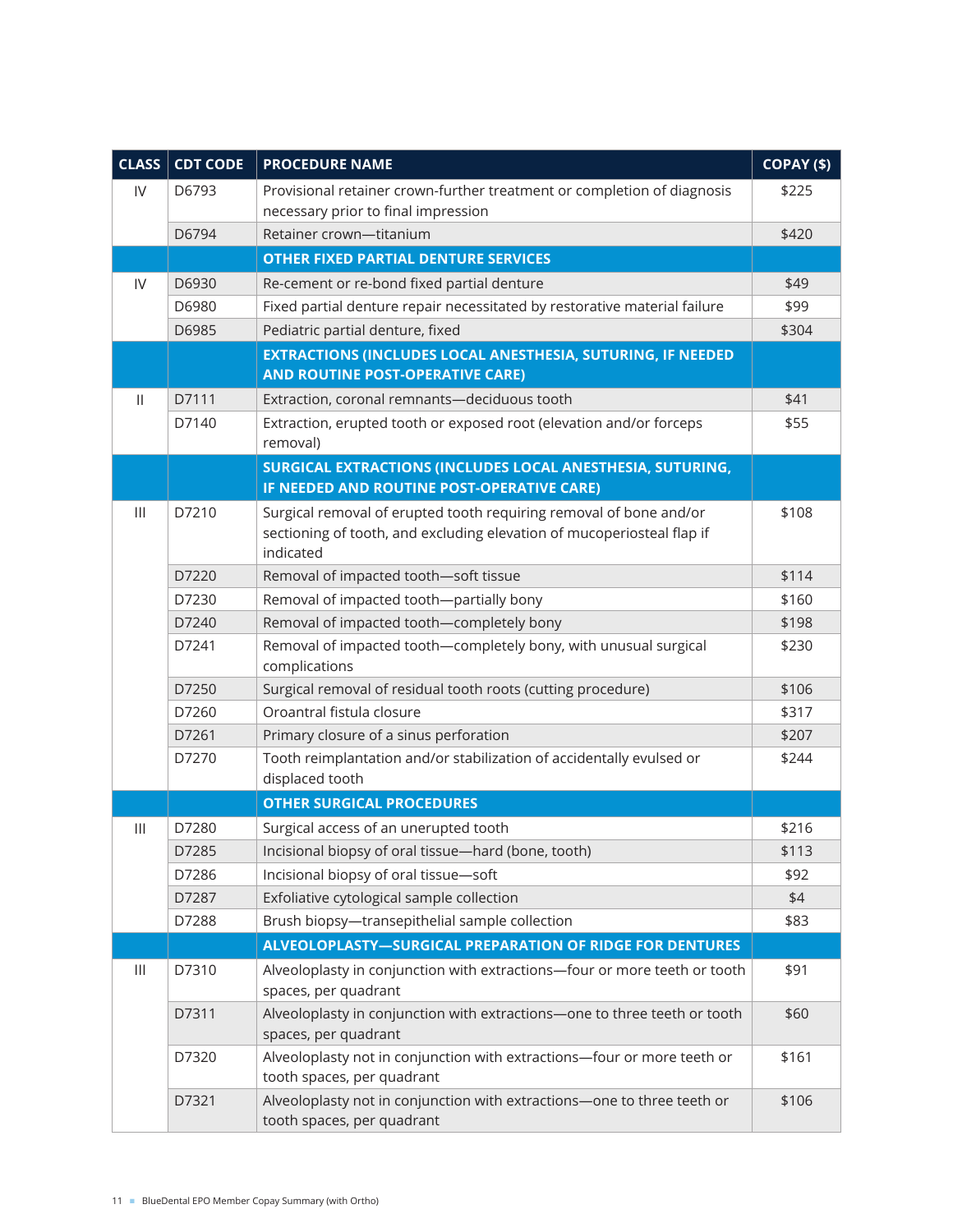| CLASS <sup>1</sup>                    | <b>CDT CODE</b> | <b>PROCEDURE NAME</b>                                                           | COPAY (\$) |
|---------------------------------------|-----------------|---------------------------------------------------------------------------------|------------|
| $\mathbf{III}$                        | D7471           | Removal of lateral exostosis (maxilla or mandible)                              | \$172      |
|                                       | D7472           | Removal of torus palatinus                                                      | \$178      |
|                                       | D7473           | Removal of torus mandibularis                                                   | \$207      |
|                                       |                 | <b>SURGICAL INCISION</b>                                                        |            |
| $\mathbf{III}$                        | D7510           | Incision and drainage of abscess-intraoral soft tissue.                         | \$75       |
|                                       | D7520           | Incision and drainage of abscess-extraoral soft tissue                          | \$126      |
|                                       |                 | <b>OTHER REPAIR PROCEDURES</b>                                                  |            |
| $\mathbf{III}$                        | D7960           | Frenulectomy also known as frenectomy or frenotomy-separate                     | \$150      |
|                                       |                 | procedure not incidental to another                                             |            |
|                                       | D7963           | Frenuloplasty                                                                   | \$150      |
|                                       | D7970           | Excision of hyperplastic tissue-per arch                                        | \$173      |
|                                       | D7971           | Excision of pericoronal gingiva                                                 | \$71       |
|                                       |                 | <b>LIMITED ORTHODONTIC TREATMENT</b>                                            |            |
| $\vee$                                | D8010           | Limited orthodontic treatment of the primary dentition                          | \$310      |
|                                       | D8020           | Limited orthodontic treatment of the transitional dentition                     | \$310      |
|                                       | D8030           | Limited orthodontic treatment of the adolescent dentition                       | \$310      |
|                                       | D8040           | Limited orthodontic treatment of the adult dentition                            | \$310      |
|                                       | D8050           | Interceptive orthodontic treatment of the primary dentition                     | \$310      |
|                                       | D8060           | Interceptive orthodontic treatment of the transitional dentition                | \$310      |
|                                       |                 | <b>COMPREHENSIVE ORTHODONTIC TREATMENT</b>                                      |            |
| $\vee$                                | D8070           | Comprehensive orthodontic treatment of the transitional dentition               | \$2,576    |
|                                       | D8080           | Comprehensive orthodontic treatment of the adolescent dentition                 | \$2,576    |
|                                       | D8090           | Comprehensive orthodontic treatment of the adult dentition                      | \$2,576    |
|                                       |                 | <b>MINOR TREATMENT TO CONTROL HARMFUL HABITS</b>                                |            |
| V                                     | D8210           | Removable appliance therapy                                                     | \$260      |
|                                       | D8220           | Fixed appliance therapy                                                         | \$324      |
|                                       |                 | <b>OTHER ORTHODONTIC SERVICES</b>                                               |            |
| V                                     | D8660           | Pre-orthodontic treatment examination to monitor growth and                     | \$40       |
|                                       |                 | development                                                                     |            |
|                                       | D8680           | Orthodontic retention (removal of appliances, construction and                  | \$150      |
|                                       |                 | placement of retainer(s))                                                       |            |
|                                       |                 | <b>UNCLASSIFIED TREATMENT</b>                                                   |            |
| $\overline{1}$                        | D9110           | Palliative (emergency) treatment of dental pain, minor procedure                | \$34       |
| $\mathbf{III}$                        | D9120           | Fixed partial denture sectioning                                                | \$61       |
|                                       |                 | <b>ANESTHESIA</b>                                                               |            |
| $\mathbf{III}$                        | D9210           | Local anesthesia not in conjunction with operative or surgical procedures       | \$21       |
| $\mathbf{I}$                          | D9219           | Evaluation for moderate sedation or general anesthesia                          | \$25       |
| $\begin{array}{c} \hline \end{array}$ | D9223           | Deep sedation/general anesthesia-each 15 minute increment                       | \$74       |
|                                       | D9239           | Intravenous moderate (conscious) sedation/analgesia-first 15 minutes            | \$74       |
|                                       | D9243           | Intravenous moderate (conscious) sedation/analgesia-each 15 minute<br>increment | \$62       |
|                                       | D9248           | Non-intravenous conscious sedation                                              | \$86       |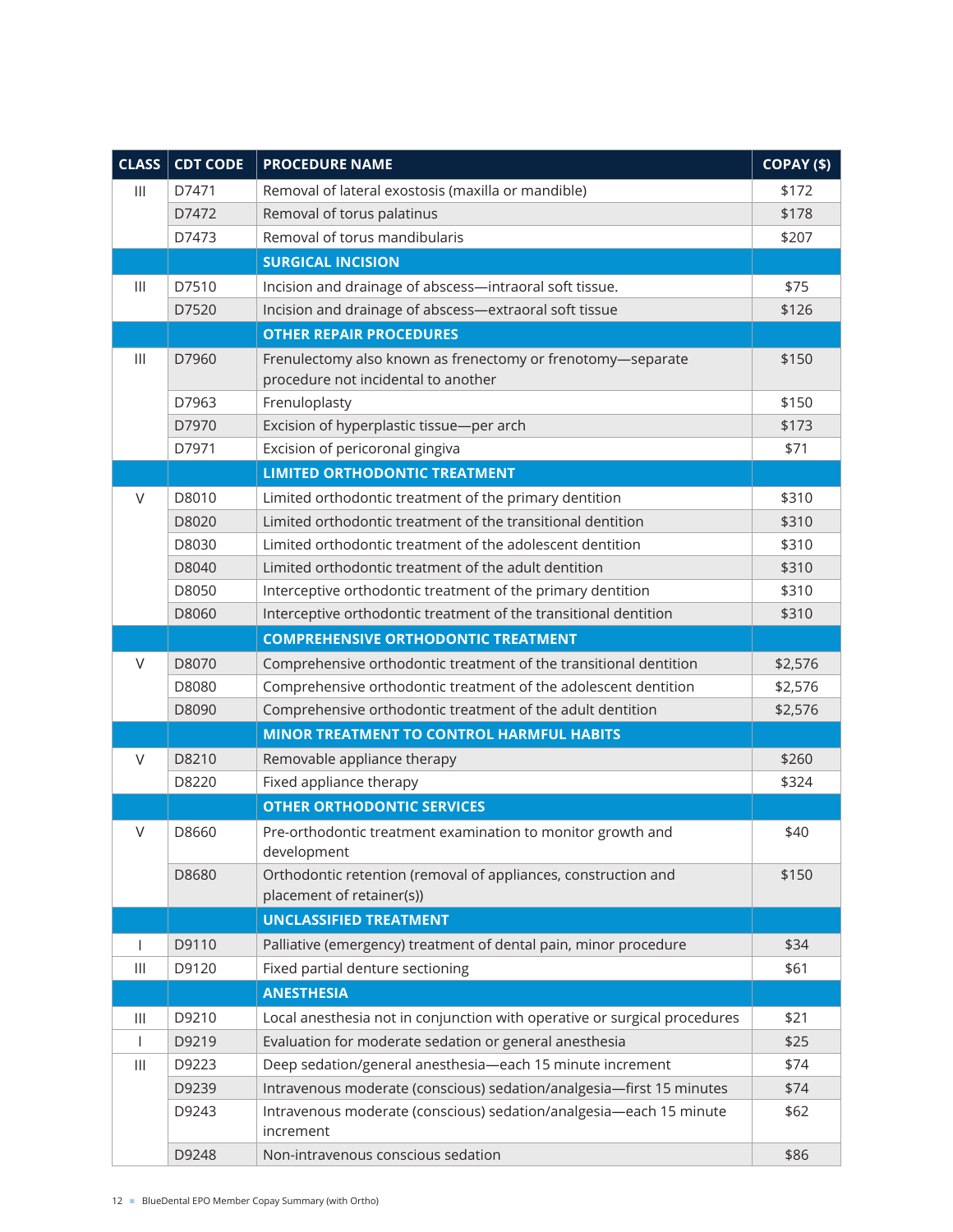| <b>CLASS</b> | <b>CDT CODE</b> | <b>PROCEDURE NAME</b>                                                                                          | COPAY (\$) |
|--------------|-----------------|----------------------------------------------------------------------------------------------------------------|------------|
|              |                 | <b>PROFESSIONAL CONSULATION</b>                                                                                |            |
|              | D9310           | Consultation-diagnostic service provided by dentist or physician other<br>than requesting dentist or physician | \$39       |
|              |                 | <b>MISCELLANEOUS SERVICES</b>                                                                                  |            |
|              | D9910           | Application of desensitizing medicament                                                                        | \$24       |
|              | D9911           | Application of desensitizing resin for cervical and/or root surface, per<br>tooth                              | \$14       |
|              | D9932           | Cleaning and inspection of removable complete denture, maxillary                                               | \$14       |
|              | D9933           | Cleaning and inspection of a removable complete denture, mandibular                                            | \$14       |
|              | D9934           | Cleaning and inspection of a removable partial denture, maxillary                                              | \$14       |
|              | D9935           | Cleaning and inspection of a removable partial denture, mandibular                                             | \$14       |

# **Limitations & Exclusions**

(in addition to those found in the Evidence of Coverage)

## **Limitations**

- A. Covered dental services must be performed by or under the supervision of a dentist, within the scope of practice for which licensure or certification has been obtained.
- B. Benefits will be limited to standard procedures and will not be provided for personalized restorations or specialized techniques in the construction of dentures, bridges, or implants, including precision attachments and custom denture teeth.
- C. If a member switches from one Dentist to another during a course of treatment, or if more than one dentist renders services for one dental procedure, CareFirst shall pay as if only one dentist rendered the service.
- D. CareFirst will reimburse only after all dental procedures for the condition being treated have been completed (this provision does not apply to orthodontic services).
- E. In the event there are alternative dental procedures that meet generally accepted standards of professional dental care for a member's condition, benefits will be based upon the lowest cost alternative. CareFirst benefits will cover treatment based upon the CareFirst allowance for the less expensive procedure, provided that the less expensive procedure meets accepted standards of professional dental treatment. CareFirst's decision does not commit the subscriber to the less expensive procedure. However, if the subscriber and the dentist choose the more expensive procedure, the subscriber is responsible for the additional charges beyond those approved or allowed by CareFirst.
- F. Dental procedures not listed on the Schedule of Benefits and Copayments will be provided at the dentist's charges unless written approval is received from CareFirst.
- G. The American Dental Association (ADA) may periodically change the current dental terminology (CDT) codes or definitions listed in the ADA publications. If such changes result in different CDT codes being used by preferred dentists or participating dentists to describe the covered dental services listed in the Schedule of Benefits and Copayments, the member copayments will be determined by CareFirst. CareFirst will notify the subscriber of such changes when applicable.
- H. All services listed on the Schedule of Benefits and Copayments will be provided by a participating dentist or a preferred dentist.
- I. Oral examination, routine teeth cleaning (prophylaxis), topical fluoride up to age 19, and pulp vitality tests not related to accidental injury or trauma or emergency limited to twice per benefit period.

## **Exclusions**

Benefits will not be provided for:

- A. Replacement of a denture, bridge, dental implant, or crown as a result of loss or theft.
- B. Replacement of an existing denture, bridge, dental implant, or crown that is determined by CareFirst to be satisfactory or repairable.
- C. Replacement of dentures, bridges, dental implants, or crowns within 60 months from the date of placement or replacement for which benefits were paid in whole or in part under the terms of the Evidence of Coverage.
- D. Treatment or services for temporomandibular joint disorders including but not limited to radiographs and/or tomographic surveys.
- E. Gold foil fillings. All member copayments listed on the Schedule of Benefits and Copayments are exclusive of gold.
- F. Dental services in connection with birth defects or mainly for cosmetic reasons; with the following exceptions:
	- 1. Benefits will be provided for dental services received by the member due to trauma to whole sound natural teeth when the dental services are received after the effective date of coverage under the Evidence of Coverage only if the member's medical benefit plan does not provide benefits for such dental services and written proof of denial of a claim for such benefits is submitted to CareFirst, and
	- 2. Benefits will be provided for dental services in connection with birth defects, including cleft lip or cleft palate or both, only if the member's medical benefit plan does not provide benefits for such dental services and written proof of denial of a claim for such benefits is submitted to CareFirst.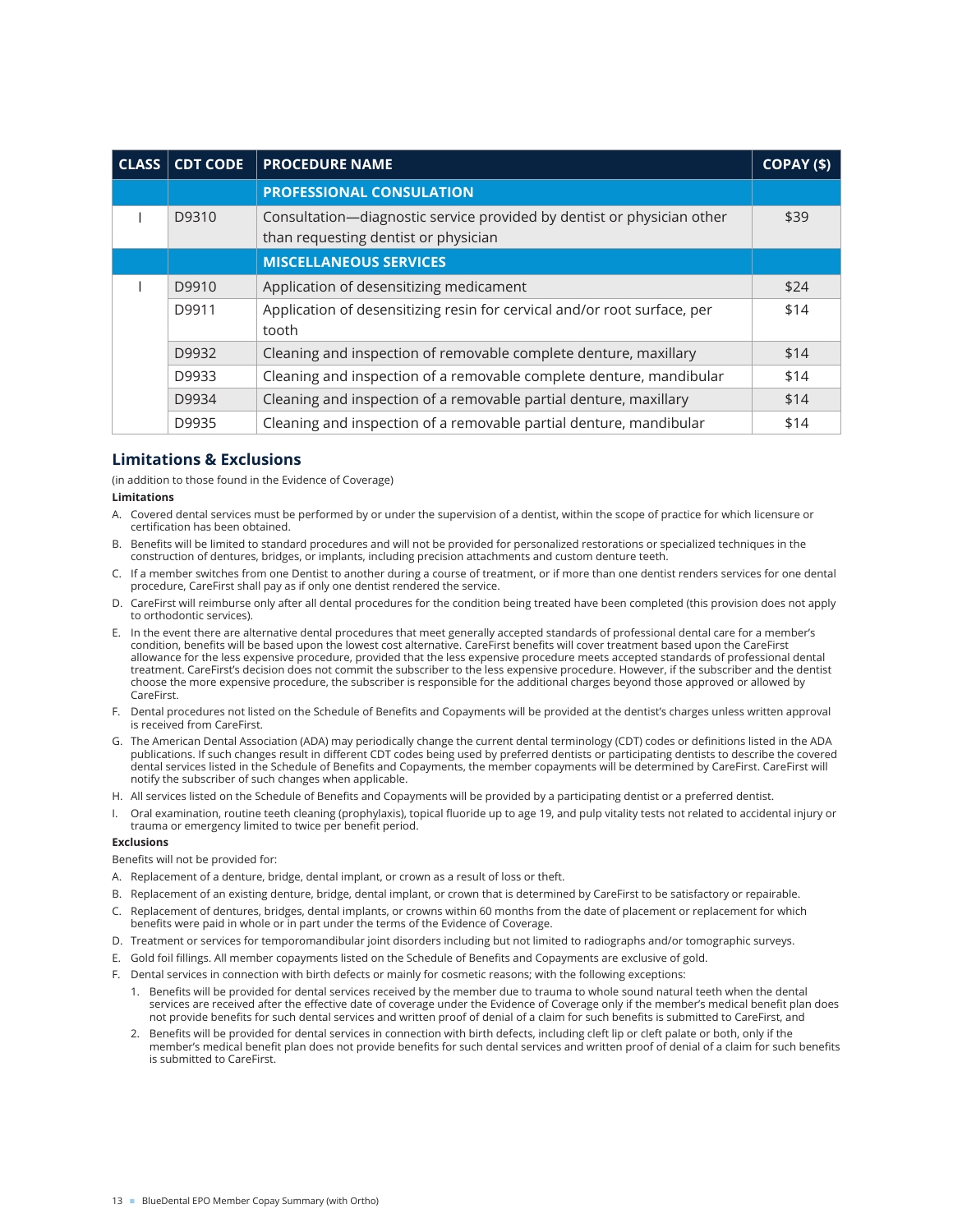- G. Periodontal appliances.
- H. Prescription drugs, including, but not limited to antibiotics administered by the member, inhalation of nitrous oxide, injected or applied medications that are not part of the dental service being rendered, and localized delivery of chemotherapeutic agents for the treatment of a medical condition, unless specifically listed as a covered dental service in the Description of Covered Services.
- I. Splinting.
- J. Nightguards, occlusal guards, or other oral orthotic appliances.
- K. Bacteriologic studies, histopathologic exams, accession of tissue, caries susceptibility tests, diagnostic radiographs, and other pathology procedures, unless specifically listed as a covered dental service in the Description of Covered Services.
- L. Intentional tooth reimplantation or transplantation.
- M. Interim prosthetic devices, fixed or removable and not part of a permanent or restorative prosthetic service, and tissue conditioning.
- N. Additional fees charged for visits by a dentist to the member's home, to a hospital, to a nursing home, or for office visits after the dentist's standard office hours. CareFirst shall provide the benefits for the dental service as if the visit was rendered in the dentist's office during normal office hours.
- O. Transseptal fiberotomy or vestibuloplasty.
- P. Orthognathic surgery or other oral surgery covered under the member's medical benefit plan.
- Q. Services not specifically listed in the Description of Covered Services as a covered dental service, even if medically necessary.
- R. Services or supplies that are related to an excluded service (even if those services or supplies would otherwise be covered services).
- S. Separate billings for dental care services or supplies furnished by an employee of a dentist which are normally included in the dentist's charges and billed for by them.
- T. Telephone consultations, failure to keep a scheduled visit, completion of forms, or administrative services.
- U. Services or supplies that are experimental or investigational in nature.
- V. Services for injuries and conditions which are covered under Workers' Compensation or employers' liability laws.
- W. Services which are provided without cost to the member by any municipality, county or other political subdivision (with the exception of Medicaid).
- X. Services which, in the opinion of the dental director, are not medically necessary for the member's dental health.
- Y. Cosmetic, elective, or aesthetic dentistry, which in the opinion of the dental director are not necessary for the member's dental health;
- Z. Oral surgery requiring the setting of fractures or dislocations.
- AA. Services with respect to malignancies, cysts or neoplasms, or hereditary, congenital or developmental malformations unless specifically listed as a covered dental service in the Description of Covered Services.
- AB. Hospitalization for any dental procedure.
- AC. General anesthesia.
- AD.Services which are obtained from a non-participating dentist unless specifically listed as a covered dental service in the Description of Covered Services.
- AE Additional fees charged for dental services which cannot be performed in the dental office of a participating dentist or preferred dentist due to the special needs or health related conditions of the member. CareFirst shall provide the benefits for the covered dental service as if the dental services were rendered in the dentist's office during normal office hours. Any additional facility and professional fees charged shall be the member's responsibility.
- AF. Any service, supply or item that is not medically necessary for the member's dental health. Although a service may be listed as covered, benefits will be provided only if the service is medically necessary for the member's dental health as determined by CareFirst.
- AG. Services required solely for administrative purposes, for example, employment, insurance, foreign travel, school, camp admissions or participation in sports activities.
- AH.The repair or replacement of any orthodontic appliance.
- AI. Any orthodontic services after the last day of the month in which covered services ended except as specifically described in the Description of Covered Services and the Evidence of Coverage.
- AJ. Class III, Class IV, and Class V services incurred during a member's benefit waiting period (if applicable).

This chart is for comparison purposes only and does not create rights that are not covered through the benefit plan. Always refer to your benefits contract to view services and procedures covered under your plan.

Note: The American Dental Association (ADA) periodically reviews and changes the current dental terminology (CDT) codes. Your benefit contract includes language that allows the DHMO plan to keep your member copayment schedules up to date in accordance with the ADA's most recent CDT code changes. Therefore, this document may include some CDT codes that are or are not on your original benefits contract. To view your plan's schedule of benefits, log in to *My Account*.